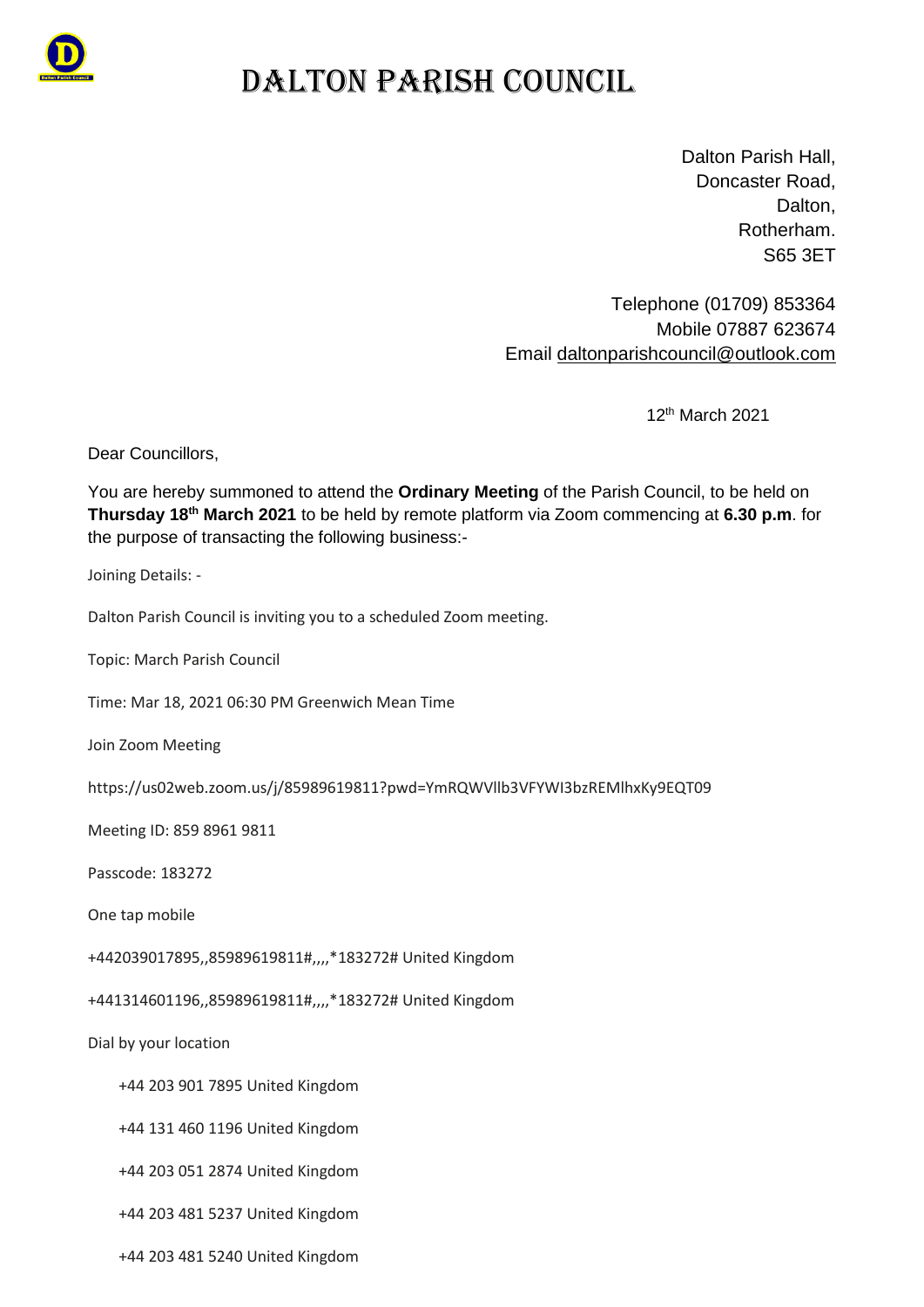

# DALTON PARISH COUNCIL

Meeting ID: 859 8961 9811

Passcode: 183272

Find your local number: https://us02web.zoom.us/u/kdLU6b7w3B

*Rachel Chico*

Rachel Chico Clerk to the Council

AGENDA **Enclosure:**

- 1. To receive apologies for absence given in advance of the meeting
- 2. To consider the approval of reasons given for absence
- 3. To note any declarations of interest on items to be discussed at this meeting
- 4. To approve the minutes of the Council Meeting held on 21st January 2021
- 5. To receive the approved minutes of the Finance and Employment Committee held on the  $7<sup>th</sup>$ January 2021 and 4th February 2021 **(A-Feb)**

\_\_\_\_\_\_\_\_\_\_\_\_\_\_\_\_\_\_\_\_\_\_\_\_\_\_\_\_\_\_\_\_\_\_\_\_\_\_\_\_\_\_\_\_\_\_\_\_\_\_\_\_\_\_\_\_\_\_\_\_\_\_\_\_\_\_\_\_\_\_\_\_\_\_\_\_

- 5.1 To receive a verbal update of the Finance and Employment Committee meeting held on 4<sup>th</sup> March 2021
- 5.2 To approve a change to the Finance and Employment Committee terms of reference to meet quarterly
- 6. To resolve if members of the press and public are to be excluded from any agenda items of the meeting due to the nature of the business to be transacted. Under Public Bodies (Admission to Meetings) Act 1960, S1 (2))
- 7. To note any issues from members of the public in attendance
- 8. To consider any community matters from Councillors
- 9. To receive a verbal Clerk update regarding matters from previous meetings 9.1 To receive an update from Police regarding off-road vehicles and any local issues
- 10. To consider financial matters including:
	- 10.1 The authorisation of payment of accounts since the last meeting **(B)**
	- 10.2 To discuss and agree action regarding damaged artificial Christmas tree located at Sunnyside Community Centre
	- 10.3 To approve recommended change to section of Financial Regulations following the change to allow internet payments
	- 10.4 To review the effectiveness of internal controls
	- 10.5 To agree the 2022 / 23 allotment rent rates
	- 10.6 To review and agree salaries for 2021 / 2022 for all employees
	- 10.7 To consider and agree decision regarding greenhouse repair for allotment at Brecks Lane
	- 10.8 To receive the interim audit report **(C)**